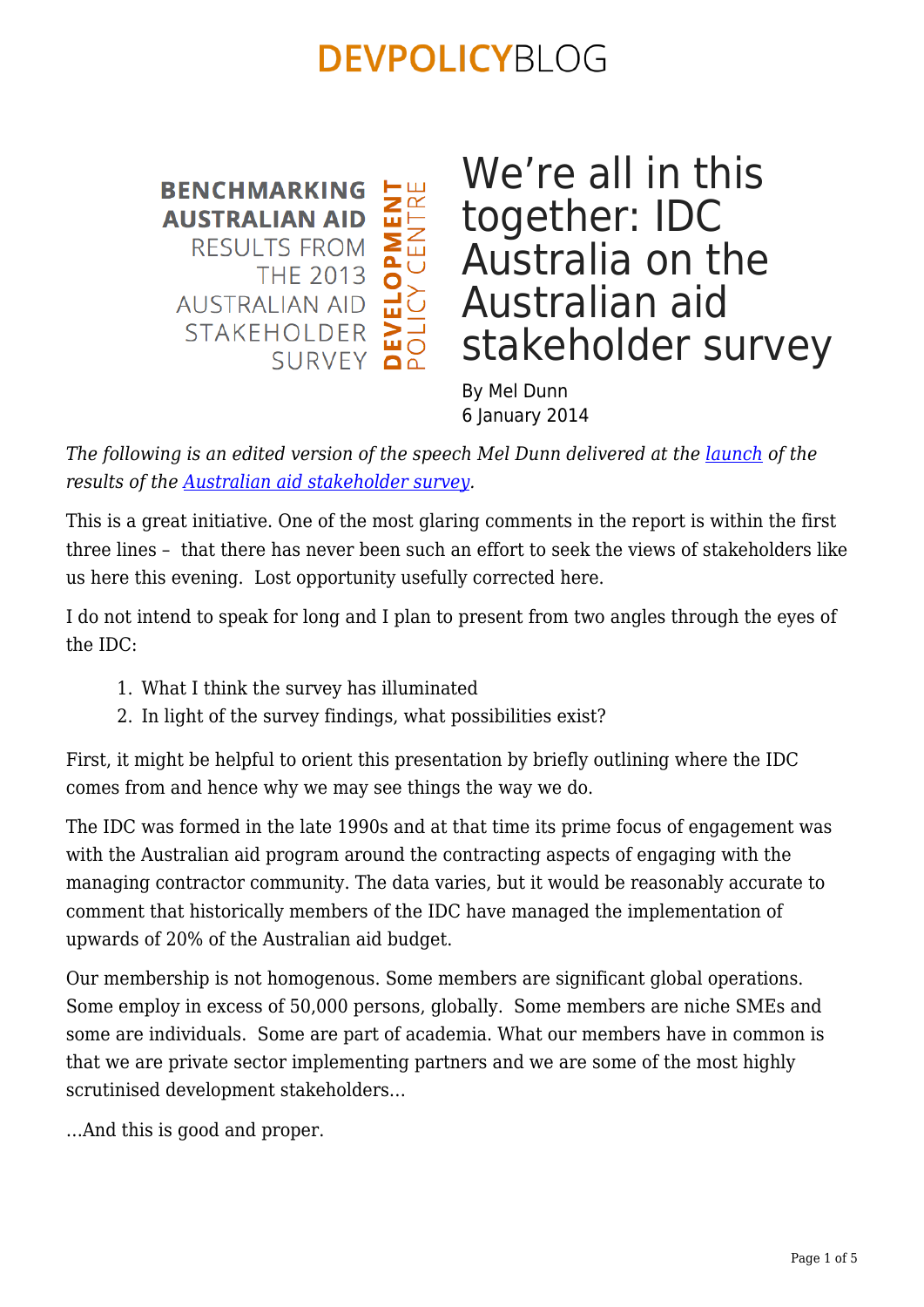At the same time, we are a highly experienced group of development professionals with much to contribute beyond any contractual arrangement we are engaged through…and it is possible that this has not been harnessed as well as it may have been…

…And this is not good.

It is this brief context that helps explain why some of the survey findings are illuminating in the eyes of the IDC, and why we see tremendous opportunity to continue to move forward as part of this rich stakeholder group that we are just one part of.

What jumps out for me most powerfully is something that I probably always believed, yet we often see commentary that shadows doubt – the survey tells us that we are all in this together. We are all in this for the right reasons and these reasons are remarkably the same. As the report concludes, "there is more that unites than divides".

Less surprising is that we all have vested interests – I guess the positive out of that is that we are also united by being human!

There is one statistic early in the report that I think is worthy of a passing mention and that is the high response rate generally, and specifically by the members of the IDC with a response rate of 84%. This is not a surprising statistic for me, except maybe that I might have thought it would have been 100%. It is not surprising because it is clear to me that our members are interested in the shape and performance of the Australian aid program and they want to actively and purposefully contribute.

Now, before I proceed, I would just like to parade the elephant a little… quoting the report:

"the least popular choice was for more aid to contractors among NGOs"

Hmmm, so what is that telling us? You don't really know what we do? Maybe there are misconceptions about the value of what we do? We do not do a good enough job telling others about the good we do?

I really don't know, but I suspect it is all of the above. And, I am sure that some of this is as much about perception for which the IDC and our members must take responsibility for not doing a good enough job and sharing its message. And this presents opportunity that I will talk to later.

Importantly, the survey focused on aid effectiveness challenges and the data provides a timely reminder of the work still to be done.

Two of the challenges focused on in the survey are particularly informed by this survey: enhancing the performance feedback loop; and the high knowledge burden.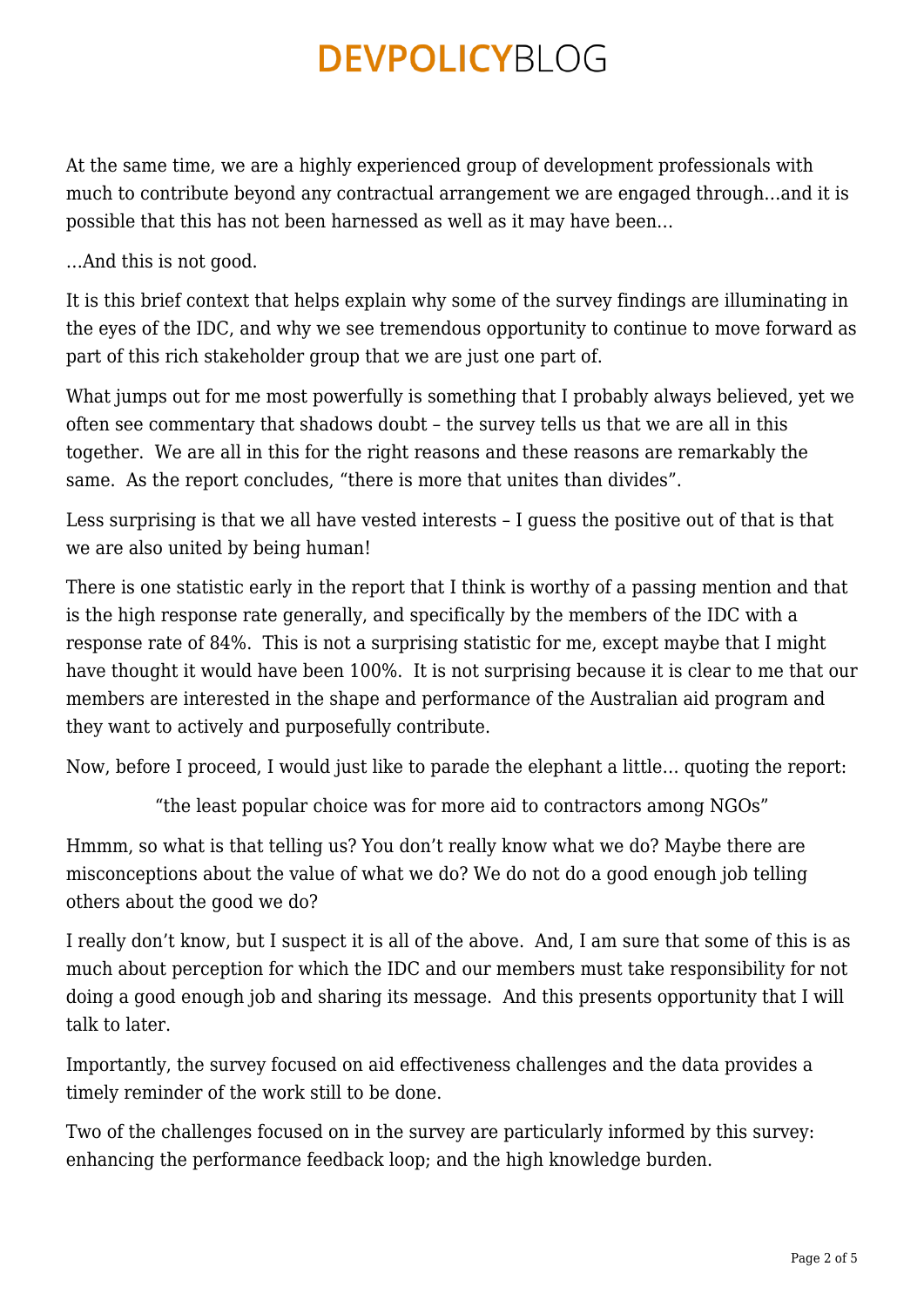In his definition of the feedback loop, Professor Howes reminds us that this requires "a willingness to take risks", to make timely decisions and have realistic expectations. The data tells us that there remains so much more to do here. And the report informs us that it is the IDC members who are highly pessimistic.

Of the three attributes just mentioned – realism of expectations, appropriate attitude to risk, and quick decision making – the IDC members rated each as a "fail". In reality, so did all respondents, except the NGOs offering a bare pass for expectations, but the IDC members are certainly critical.

So, why might this be the case?

Is it that the data tells us that more than 90% of contractor respondents confirm that all or the majority of activity funding comes from the Australian aid program? Or, is it that 85% of contractor funding is earmarked, hence creating a level of reduced flexibility impacting both decision making and risk management practice?

Maybe, but that is structural. Could it also be behavioural?

Contractor responses are again much more critical of micromanagement than other respondents. And one can naturally expect that this also impacts on decision making and attitude to risk.

Maybe it is both structural and behavioural.

Other respondents rate the use of partnership as a pass, even if barely, whereas the contractors suggest this attribute is below par. Could a different approach to engaging with contractors, in a more effective partnership approach where appropriate, create different structural and behavioural practice?

We certainly think this is a conversation worth continuing.

The second aid effectiveness challenge I would like to talk to, the knowledge burden, benefits most from the survey – both its data and its timeliness as the survey results suggest this challenge is rated poorly across the board.

In his definition, Professor Howes comments that managing this burden requires a reduction in staff turnover and, I quote, "working through effective partnerships (without micromanagement) with specialized capabilities".

At the time of the survey, turnover was considered a significant weakness by respondents. In the light of changes since the recent election, and with utmost respect to any who are impacted, one can only imagine that any organisational change that creates additional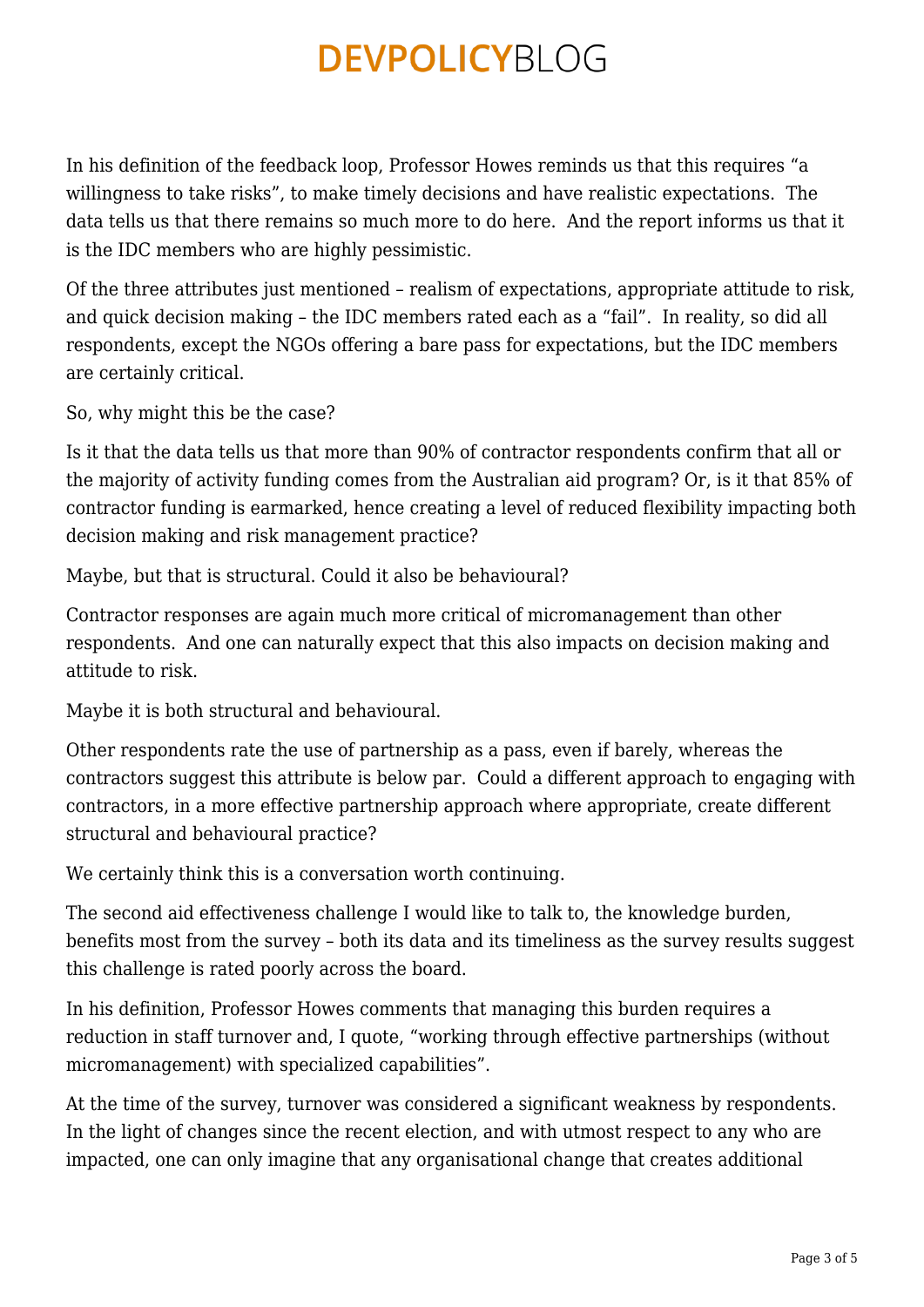turnover is not addressing the challenge as defined by Professor Howes. There has been much discussion on this point, including here through the Development Policy Centre so I will leave this line of commentary to only offer that I hope that this data is considered in the development of the next manifestation of the Australian aid program.

But out of all of this there are some tremendous possibilities if we choose to view them that way. The data is the data and we should not necessarily be overly judgemental. Instead we should celebrate that we have this rich information and make use of what we are learning.

So, drawing on what has been especially illuminating for us, I now want to explore where possibilities exist and I will focus on what I think is the overarching glue – partnership.

In what I will term the modern era of the IDC, since 2010 our focus has purposefully been on ensuring we are doing all we can to contribute to better development. There have been some positive steps towards deeper engagement with the then AusAID that is continuing, but there is more to be done.

Addressing the challenge of the knowledge burden and the assumed risk of IP loss from workforce changes – industry is still here; industry has experience; industry is not just a collection of project and contract managers – we are development professionals with learning and experience to better inform practice.

Might better harnessing this address concerns about risk? Might more cerebral dialogue recognise shared values and erode a perceived practice of micromanagement? Might a partnership approach mitigate some issues associated with staff turnover by recognising we too are holders of IP of value to the aid program?

The role of the private sector is fundamental to work towards true sustainability of development efforts. And it is becoming increasingly true that with changes in aid delivery, globally, and reducing donor budgets, that the private sector has a far greater role to play.

The IDC is in a unique position by representing 'traditional' development implementing partners as well as being the private sector; many members are significant global operations and large employers in their own right. We speak the language of industry, and we seek to bring our dual experiences to achieve better development outcomes for all.

So, Stephen, I agree with your assessment, that this survey does in fact highlight that we should celebrate that the Australian aid program is a good program – but it can be improved. The time is right for us all to work differently together and the survey challenges us all to step up.

The IDC will continue to be a positive and active voice for better development. We support